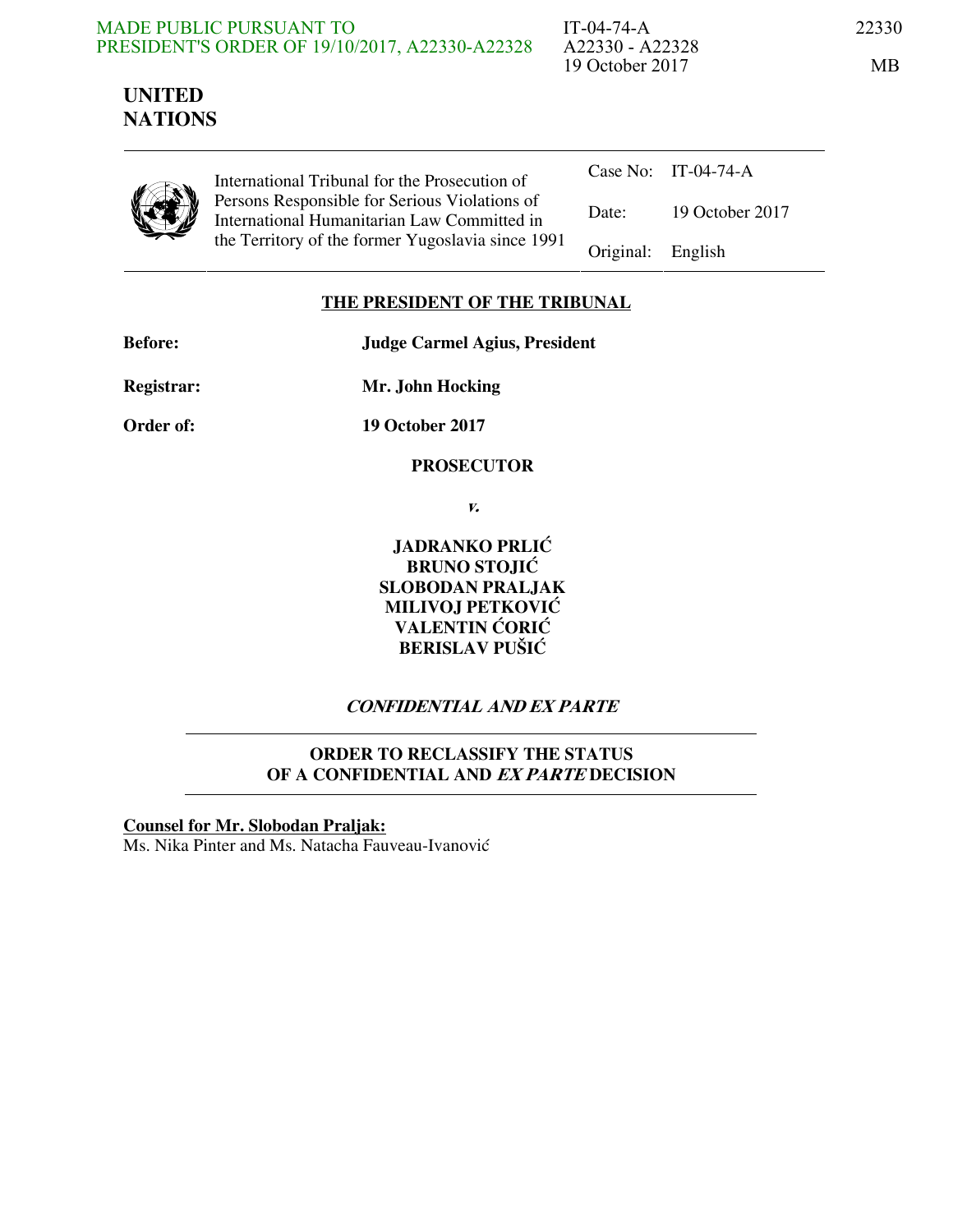#### MADE PUBLIC PURSUANT TO 22329 PRESIDENT'S ORDER OF 19/10/2017, A22330-A22328

**I, JUDGE CARMEL AGIUS,** President of the International Tribunal for the Prosecution of Persons Responsible for Serious Violations of International Humanitarian Law Committed in the Territory of the former Yugoslavia since 1991 ("Tribunal");

**BEING SEISED** of the "Deputy Registrar's Submission Requesting Reclassification of Two Decisions" filed confidentially and *ex parte* on 4 September 2017 ("Request for Reclassification") in which the Deputy Registrar of the Tribunal requests that the President of the Tribunal reclassify as public the confidential and *ex parte* "Decision on Slobodan Praljak's Defence Request for Judicial Review of Decision on Additional Funds", issued on 16 August 2017 ("First Decision"), and another confidential decision ("Second Decision"), or, in the alternative, issue public redacted versions of the same; $<sup>1</sup>$ </sup>

**RECALLING** that I assigned Judge Alphons Orie, who rendered the Second Decision as Acting President, to consider the Request for Reclassification with respect to the Second Decision; $<sup>2</sup>$ </sup>

**NOTING** the Registry's submission that the two decisions contain findings on several principles that are important with respect to potential requests for additional funds;<sup>3</sup>

**RECALLING** that all submissions and decisions filed before the Tribunal shall be public unless there are exceptional reasons for maintaining their confidentiality; $\frac{4}{3}$ 

**NOTING** that the Acting President, having considered the Second Decision, ordered the Registry to change its status from confidential to public within two weeks unless the concerned parties file an objection;<sup>5</sup>

**CONSIDERING,** upon review of the First Decision, that exceptional reasons for maintaining its confidentiality are not manifest;

**CONSIDERING** that it is appropriate, however, to allow the Praljak Defence an opportunity to make submissions in relation to any parts of the First Decision that should remain confidential;

-

<sup>1</sup> Request for Reclassification, paras 1, 7.

<sup>&</sup>lt;sup>2</sup> Order Assigning a Request to a Judge, 19 September 2017 (confidential and *ex parte*) ("Assignment Order").

<sup>3</sup> Request for Reclassification, para. 3.

<sup>&</sup>lt;sup>4</sup> See, *e.g., Prosecutor v. Jadranko Prlić et al.*, Case No. IT-04-74-A, Decision on Motion to Lift Confidential and *Ex Parte* Status of the Appeals Chamber's Decision on Ćorić's Motion Seeking Provisional Release, 1 December 2016, p. 1; *Prosecutor v. Ramush Haradinaj et al*., Case No. IT-04-84-A, Decision on Lahi Brahimaj's Application for Provisional Release, 27 May 2009, para. 5; Rules 53(A) and 107 of the Rules of Procedure and Evidence of the Tribunal.

<sup>&</sup>lt;sup>5</sup> Order to Reclassify the Status of a Confidential Decision, 17 October 2017.